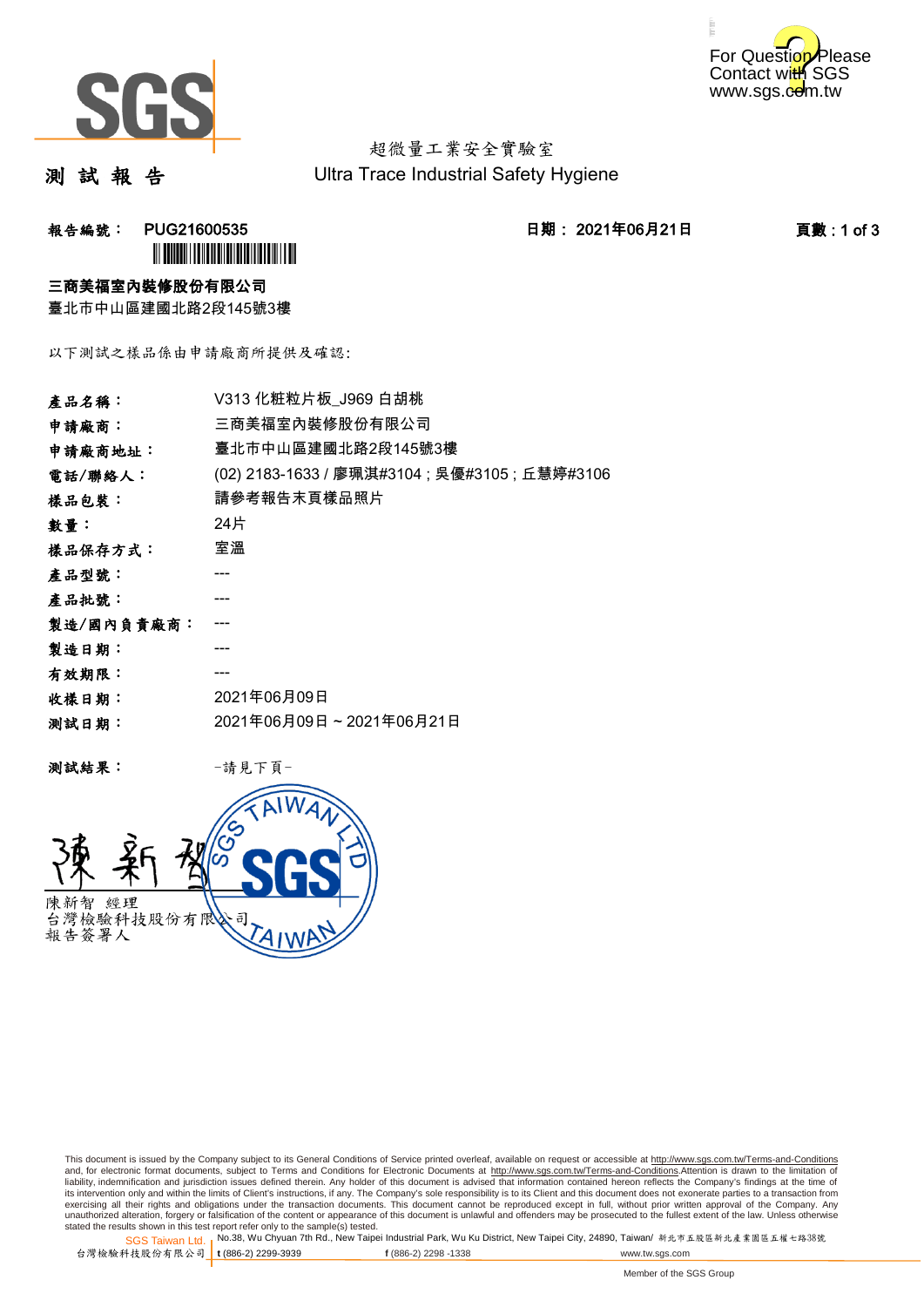

## 超微量工業安全實驗室 Ultra Trace Industrial Safety Hygiene

測 試 報 告

報告編號: PUG21600535 日期: 2021年06月21日 頁數 : 2 of 3

ÌPUG21600532GÎ

## 三商美福室內裝修股份有限公司

臺北市中山區建國北路2段145號3樓

#### 測試結果:

| 测試項目      | CAS NO.   | 测試方法                                                                     | 測試<br>結果 | 定量/偵測<br>極限 | 單位    |
|-----------|-----------|--------------------------------------------------------------------------|----------|-------------|-------|
| 甲醛釋出量     |           | ---                                                                      |          | ---         | $- -$ |
| 甲醛釋出量-平均值 | $50-00-0$ | ┃本測試參考國家標準106.11.29公布建議檢驗<br>【方法-CNS2215粒片板中甲醛釋出量,以分光┃<br>光度計(UV/VIS)檢測。 | 0.342    | 0.0290      | mg/L  |
| 甲醛釋出量-最大值 | $50-00-0$ |                                                                          | 0.346    | 0.0290      | mg/L  |

備註:

1.測試報告僅就委託者之委託事項提供測試結果,不對產品合法性做判斷。

2. 本測試報告之所有檢驗內容,均依委託事項執行檢驗,如有不實,願意承擔完全責任。

3. 本報告不得分離,分離使用無效。

4.若該測試項目屬於定量分析則以「定量極限」表示;若該測試項目屬於定性分析則以「偵測極限」表示。

5.低於定量極限/偵測極限之測定值以「N.D.」或「 陰性」表示。微生物測試低於定量極限以「<定量極限值」表示。

6.CNS2215甲醛釋出量: 

| 記號  | 甲醛釋出量平均值 | 甲醛釋出量最大值 |
|-----|----------|----------|
| ۲.  | $0.3$ 以下 | $0.4$ 以下 |
| F,  | $0.5$ 以下 | $0.7$ 以下 |
| ໍ່າ | 1.5以下    | $2.1$ 以下 |

- END -

This document is issued by the Company subject to its General Conditions of Service printed overleaf, available on request or accessible at http://www.sgs.com.tw/Terms-and-Conditions and, for electronic format documents, subject to Terms and Conditions for Electronic Documents at http://www.sgs.com.tw/Terms-and-Conditions.Attention is drawn to the limitation of liability, indemnification and jurisdiction issues defined therein. Any holder of this document is advised that information contained hereon reflects the Company's findings at the time of<br>its intervention only and within t exercising all their rights and obligations under the transaction documents. This document cannot be reproduced except in full, without prior written approval of the Company. Any<br>unauthorized alteration, forgery or falsifi

SGS Taiwan Ltd. 1 stated the results shown in this test report refer only to the sample(s) tested.<br>Stated the results shown in this test report refer only to the sample(s) tested.

台灣檢驗科技股份有限公司

**t** (886-2) 2299-3939 **f** (886-2) 2298 -1338 www.tw.sgs.com